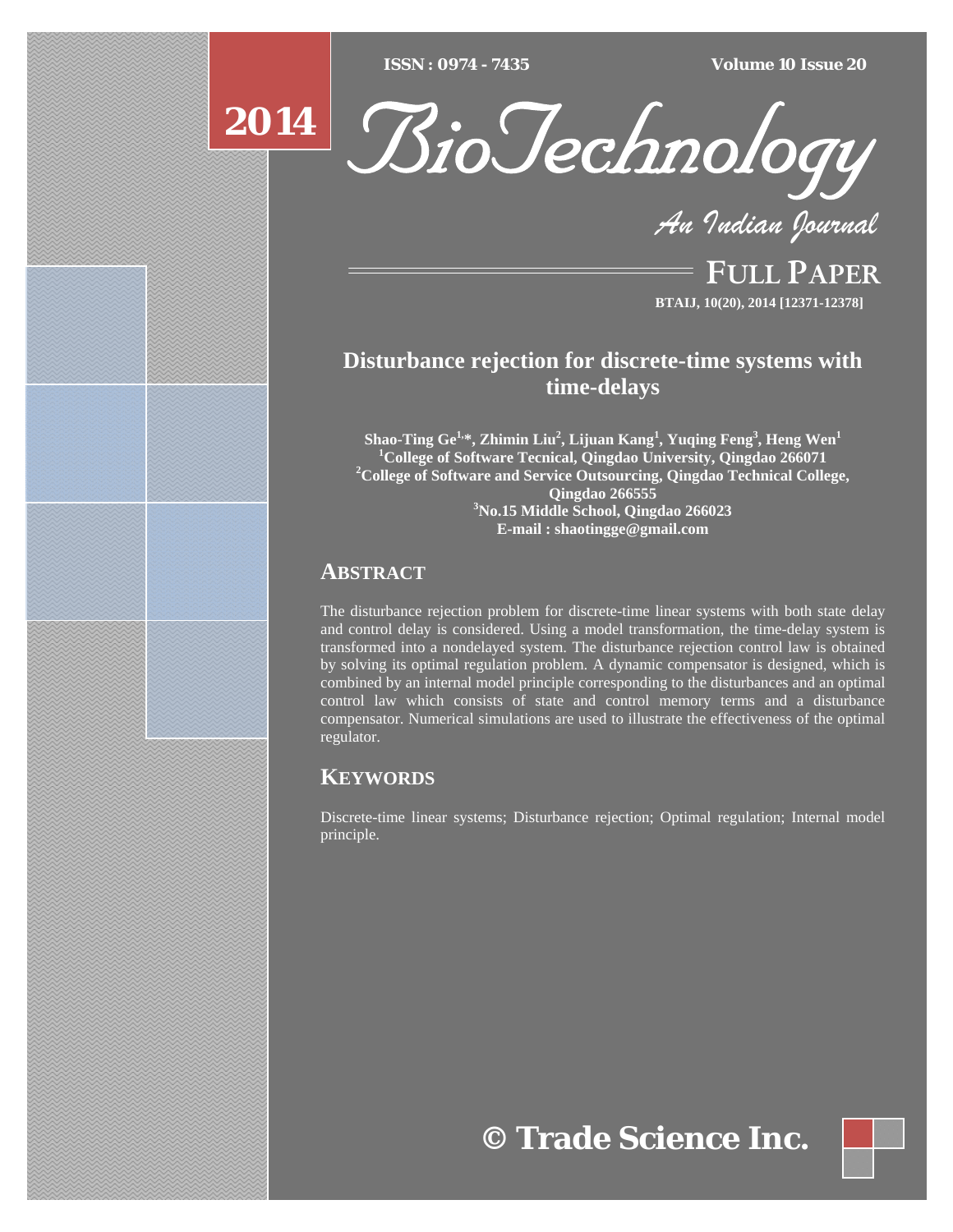#### **INTRODUCTION**

 The problem of disturbance rejection plays an important role. And there are several techniques of disturbance rejection. In the case of undeterministic disturbances, the robust  $H_{\infty}$  controller design<sup>[1]</sup> and its optimization problem<sup>[2]</sup> have been investigated by many researches. In the case of deterministic disturbances, various control techniques have been applied such as internal model control<sup>[3,4]</sup>, adaptive control<sup>[5,6]</sup>, predictive control<sup>[7]</sup>, feedforward and feedback control<sup>[8]</sup>. Based on these techniques, the strategies of disturbance rejection are greatly improved. But many researches tend to the systems without delay.

 The controller design for the control-delay systems has been investigated by researchers**[9,10]**. It was shown that the memoryless controllers are easy to implement, as well as the controller with delay compensation can has more robustness by some examples.

 In this paper, we consider the disturbance rejection problem for discrete-time linear systems with both state delay and control delay. Through a model transformation, the delay system is transformed into a nondelayed system. And the memory terms in the controller are designed to compensate the state delay and the control delay perfectly. Furthermore, we apply the internal model principle to eliminate the system's steady-state error.

 The paper is organized as follows. After an introduction, in Section 2, system description and problem formulation are considered. In Section 3, by using the model transformation and solving the optimal regulation problem, the optimal controller is designed. Also, in Section 4, an observer-based optimal controller is designed. In order to verify its robustness and effectiveness, some numerical examples are simulated in Section 5. Concluding remarks are given in Section 6.

### **THE PROBLEM OF OPTIMAL REGULATION FOR DISCRETE-TIME LINEAR SYSTEMS**

Consider a discrete-time linear system with delayed control and measurement described by:

$$
x(k+1) = Ax(k) + B_1u(k-h_1) + Dv(k),
$$
  
\n
$$
y(k) = C_1x(k-h_2),
$$
  
\n
$$
x(0) = x_0, \quad k = 0, 1, 2, \dots,
$$
\n(1)

where  $x \in \mathbb{R}^n$  is the state vector,  $u \in \mathbb{R}^m$  is the control input,  $y \in \mathbb{R}^p$  is the output,  $y \in \mathbb{R}^p$  is exogenous disturbance vector,  $h_1 > 0, h_1 \in \mathbb{D}$  is control delay and  $h_2 > 0, h_2 \in \mathbb{D}$  is measurement delay, A, B<sub>1</sub>, C<sub>1</sub>, D are constant matrices of appropriate dimensions. Assume that the triple  $(A, B_1, C_1)$  is controllable-observable completely. The disturbance input *v* is generated by the linear exosystem

$$
w(k+1) = Gw(k), \quad v(k) = Fw(k),\tag{2}
$$

where  $w \in I^P$  is state vector, whose initial condition is not known,  $(G, F)$  is observable. We present the transformation:

$$
z(k) = x(k) + \sum_{i=k-h_1}^{k-1} A^{k-i-1}Bu(i),
$$
  
\n
$$
\overline{y}(k) = y(k) + C \left( \sum_{i=k-h_1}^{k-1} A^{k-i-1}Bu(i) + \sum_{l=k-h_2}^{k-1} A^{k-l-l} Dv(l) \right),
$$
\n(3)

System (1) is transformed into the following system without delays:

$$
z(k+1) = Az(k) + Bu(k) + Dv(k),
$$
  
\n
$$
\overline{y}(k) = Cz(k),
$$
  
\n
$$
z(0) = x(0),
$$
  
\n
$$
y(k) = \overline{y}(k) - \overline{C} \left( \sum_{i=k-h_1}^{k-1} A^{k-i-1}Bu(i) + \sum_{l=k-h_2}^{k-1} A^{k-l-l} Dv(l) \right),
$$
\n(4)

where

$$
h = h_1 + h_2, B = A^{-h_1} B_1, C = C_1 A^{-h_2}
$$
\n<sup>(5)</sup>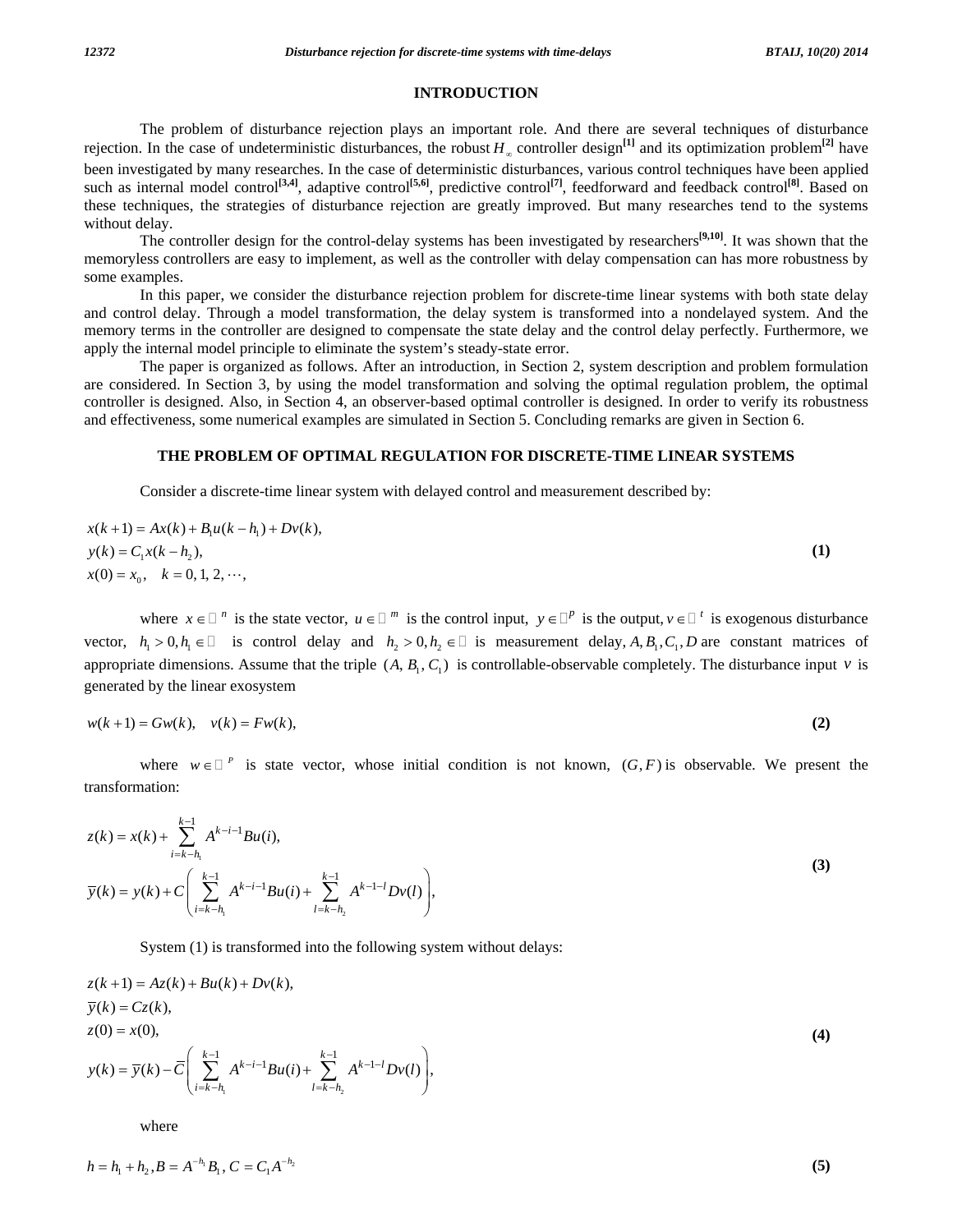We reformulate the disturbance rejection problem to the optimal regulation problem as that to find the dynamic compensating controller

$$
\xi(k+1) = Y\xi(k) + N\overline{y}(k),
$$
  
\n
$$
u^*(k) = K_i\xi(k) + K_s z(k) = K_i\xi(k) + K_s \left( x(k) + \sum_{i=k-h_i}^{k-1} A^{k-i-1}Bu(i) \right)
$$
\n(6)

 and make the following hold: (i) When  $v = 0$ , the closed-loop system

$$
\begin{bmatrix} z(k+1) \\ \zeta(k+1) \end{bmatrix} = \begin{bmatrix} A + BK_s & BK_i \\ N\overline{C} & \Upsilon \end{bmatrix} \begin{bmatrix} z(k) \\ \zeta(k) \end{bmatrix}
$$
 (7)

is asymptotically stable.

(ii)The optimal control law minimizes the average quadratic performance index

$$
J = \lim_{N \to \infty} \frac{1}{N} \sum_{k=0}^{N} \left[ \frac{z(k)}{\zeta(k)} \right]^T Q \left[ \frac{z(k)}{\zeta(k)} \right] + u^T(k) R u(k)
$$
 (8)

where  $Q$  is a positive semi-definite matrix,  $R$  is a positive definite matrix,  $(Y, N)$  is controllable. With respect to quadratic performance index (8), *Q* is decomposed into  $Q = C^{T}KC$ , where  $K = K^{T} \in \square^{r \times r}$  is positive definite.

 Internal model (6) has the same dynamic characteristics with the disturbances exosystem, which guarantees the system robust, and the stabilizer  $u_s(k) = K_s z(k)$  in (6) is to stabilize the closed-loop system and to satisfy the dynamic characteristics. This optimal regulator design process is subject to the following assumptions:

Assumption (i) quadratic performance index  $m \ge p$ ; (ii) To all the eigenvalues  $\lambda_i$  ( $i = 1, \dots, n$ ) of matrix A, it follows

$$
\operatorname{rank}\left[\begin{array}{cc} \lambda_i I - A & B \\ \overline{C} & 0 \end{array}\right] = n + p \tag{9}
$$

#### **DESIGN OF THE OPTIMAL REGULATOR**

 The argumented system combined with the internal model compensator and the stabilization controller described as following

$$
\begin{bmatrix} z(k+1) \\ \xi(k+1) \end{bmatrix} = \begin{bmatrix} A & 0 \\ NC & Y \end{bmatrix} \begin{bmatrix} z(k) \\ \xi(k) \end{bmatrix} + \begin{bmatrix} B \\ 0 \end{bmatrix} u(k) + \begin{bmatrix} D \\ 0 \end{bmatrix} v(k),
$$
  
\n
$$
\overline{y}(k) = \begin{bmatrix} C & 0 \end{bmatrix} \begin{bmatrix} z(k) \\ \xi(k) \end{bmatrix}.
$$
\n(10)

Define

$$
\tilde{A} = \begin{bmatrix} A & 0 \\ NC & \Upsilon \end{bmatrix}, \quad \tilde{B} = \begin{bmatrix} B \\ 0 \end{bmatrix}, \quad \tilde{C} = \begin{bmatrix} C & 0 \end{bmatrix}, \quad \tilde{D} = \begin{bmatrix} D \\ 0 \end{bmatrix}, \quad Z(k) = \begin{bmatrix} z(k) \\ \zeta(k) \end{bmatrix}
$$
\n(11)

Then (11) is written as

$$
Z(k+1) = \tilde{A}Z(k) + \tilde{B}u(k) + \tilde{D}v(k),
$$
  
\n
$$
\overline{y}(k) = \tilde{C}Z(k).
$$
\n(12)

Under the Assumption 2, the pair  $(\tilde{A}, \tilde{B})$  can be proved controllable. For prove the pair  $(\tilde{A}, \tilde{C})$  is observerable, we propose the following lemma.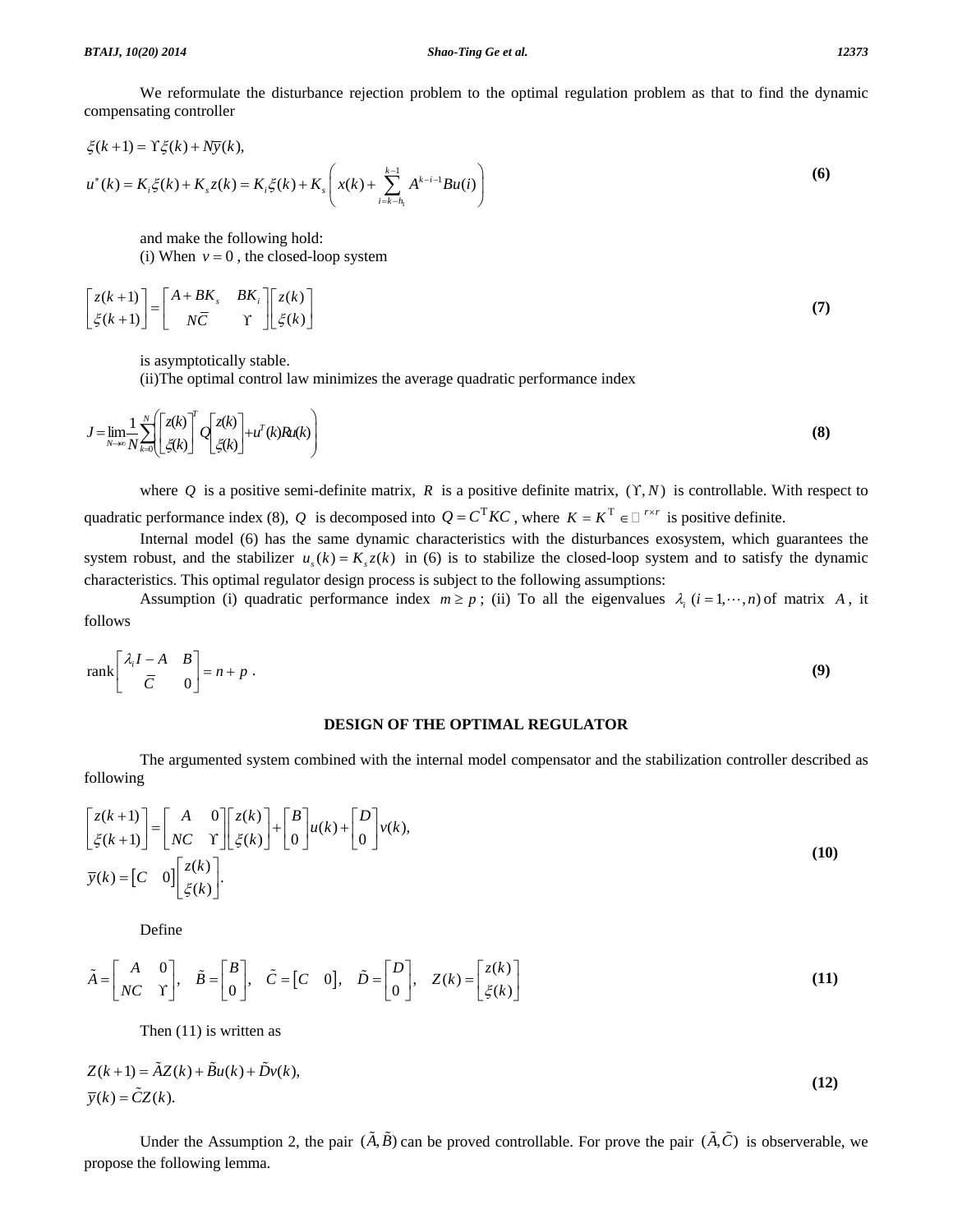Lemma 1. If the pair  $(A, C)$  is observerable such that the pair  $(\tilde{A}, \tilde{C})$  is observerable.

 Theorem 1. Suppose assumptions hold, then the disturbance rejection problem for time-delay system (1) and exosystem (2) with the dynamic compensating controller (6) is solvable by the optimal control law

$$
u^*(k) = -S^{-1}\tilde{B}^T \left\{ P \left[ \begin{array}{c} A \left( x(k) + \sum_{i=k-h_1}^{k-1} A^{k-i-1} B u(i) \right) \\ NC \left( x(k) + \sum_{i=k-h_1}^{k-1} A^{k-i-1} B u(i) \right) + Y \xi(k) \end{array} \right] + P \left[ \begin{array}{c} D \\ 0 \end{array} \right] F w(k) + \overline{P} G w(k) \right\},
$$
\n(13)

where  $S = R + \tilde{B}^T P \tilde{B}$ , the positive definite matrix *P* is the unique solutions of the Riccati matrix equation

$$
\tilde{A}^{\mathrm{T}}(I - P\tilde{B}S^{-1}\tilde{B}^{\mathrm{T}})P\tilde{A} + Q = P \tag{14}
$$

where 
$$
\tilde{A} = \begin{bmatrix} A & 0 \\ NC & Y \end{bmatrix}
$$
,  $\tilde{B} = \begin{bmatrix} B \\ 0 \end{bmatrix}$ ,

the matrix  $\overline{P}$  is the unique solutions of the Stein matrix equation

$$
\tilde{A}^{T}(I - P\tilde{B}S^{-1}\tilde{B}^{T})\overline{P}G - \overline{P} = -\tilde{A}^{T}(I - P\tilde{B}S^{-1}\tilde{B}^{T})P\tilde{D}F
$$
\n(15)

where  $\overrightarrow{D} = \begin{bmatrix} 1 \\ 0 \end{bmatrix}$  $\tilde{D} = \begin{bmatrix} D \\ 0 \end{bmatrix}$ 

 Proof. Disturbance rejection problem (1) to the optimal regulation problem with respect to the quadratic cost functional (8) leads to the two-point boundary value problem

$$
\begin{bmatrix} Z(k+1) \\ \lambda(k) \end{bmatrix} = \begin{bmatrix} \tilde{A} & -\tilde{B}R^{-1}\tilde{B}^{T} \\ Q & \tilde{A}^{T} \end{bmatrix} \begin{bmatrix} Z(k) \\ \lambda(k+1) \end{bmatrix} + \begin{bmatrix} \tilde{D} \\ 0 \end{bmatrix} v(k)
$$
\n
$$
\begin{bmatrix} Z(0) \\ \lambda(\infty) \end{bmatrix} = \begin{bmatrix} x(0) \\ 0 \end{bmatrix}.
$$
\n(16)

and the optimal control law is

 $u^*(k) = -R^{-1}\tilde{B}^T\lambda(k+1)$  (17)

Let

 $\lambda(k) = P_{\mathcal{Z}}(k) + \overline{P}_{W}(k)$  (18)

We obtain the optimal control law as

$$
u^*(k) = -S^{-1}\tilde{B}^T\left\{P\left[\begin{matrix} A\left(x(k) + \sum_{i=k-h_1}^{k-1} A^{k-i-1}Bu(i) \right) \\ NC\left(x(k) + \sum_{i=k-h_1}^{k-1} A^{k-i-1}Bu(i)\right) + \Upsilon \zeta(k) \end{matrix}\right] + P\left[\begin{matrix} D \\ 0 \end{matrix}\right] Fw(k) + PGw(k)\right\}
$$
(19)

where  $S = R + \tilde{B}^{T} P \tilde{B}$ , and we obtain

$$
\lambda(k) = [Q + \tilde{A}^T (I - P\tilde{B}S^{-1}\tilde{B}^T)P\tilde{A}]z(k) + \tilde{A}^T (I - P\tilde{B}S^{-1}\tilde{B}^T)(P\tilde{D}F + \overline{P}G)w(k)
$$
\n(20)

 Compared with (18) and (20), we obtained Riccati matrix equation (14) and Stein matrix equation (15). This ends the proof of Theorem 1.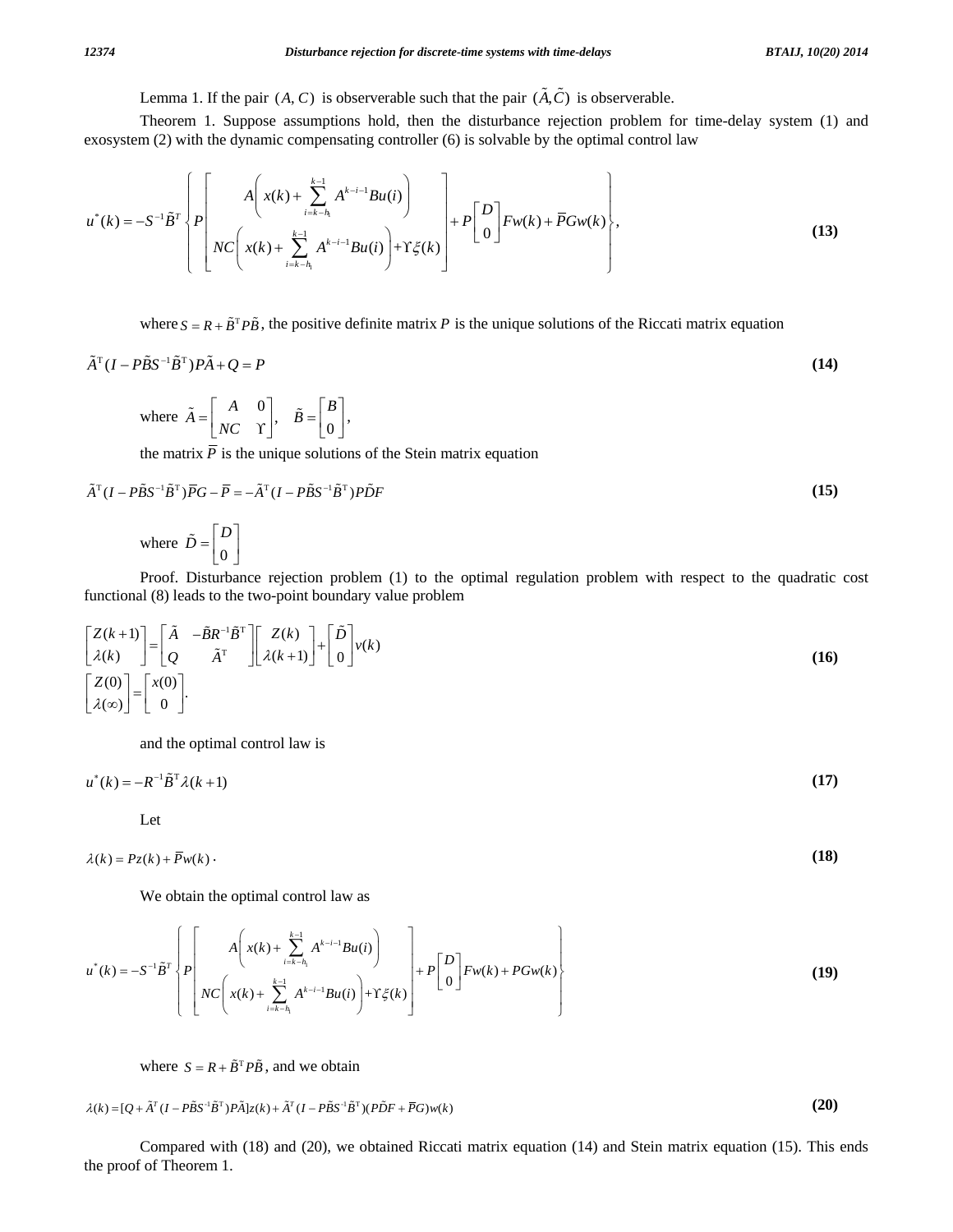### **DESIGN OF THE OBSERVER-BASED REGULATOR**

In the above design, we suppose every variable of state vector  $x(k)$  is measurable. However, in general, there are some unmeasurable variables of state, and we design a reduced-order observer as the stabilizer to estimate the unmeasurable state  $x(k)$  from the measured output  $y(k)$ . First, choose  $L \in R^{(n-1)\times t}$  which leads  $T^T = [C^T L^T]$  nonsingular, and notes that  $S = T^{-1} = [S_1 : S_2]$ . Then

$$
\hat{C} = CT^{-1} = [I_t \ 0],
$$

where *I<sub>t</sub>* is *t*th identical matrix. Let  $\overline{z}(k) = \Gamma z(k)$  and

$$
\overline{z}(k+1) = \begin{bmatrix} \overline{z}_1(k+1) \\ \overline{z}_2(k+1) \end{bmatrix} = \overline{A}\overline{z}(k) + \overline{B}u(k) + \overline{D}v(k)
$$
\n
$$
= \begin{bmatrix} \overline{A}_{11} & \overline{A}_{12} \\ \overline{A}_{21} & \overline{A}_{22} \end{bmatrix} \begin{bmatrix} \overline{z}_1(k) \\ \overline{z}_2(k) \end{bmatrix} + \begin{bmatrix} \hat{B}_1 \\ \hat{B}_2 \end{bmatrix} u(k) + \begin{bmatrix} \overline{D}_1 \\ \overline{D}_2 \end{bmatrix} v(k),
$$
\n(21)\n
$$
\overline{y}(t) = \overline{z}_1(k),
$$

in which  $\overline{z}_i$ ,  $\overline{A}_{ii}$ ,  $\overline{B}_i$ ,  $\overline{D}_i$  (*i*, *j* = 1, 2) are real constant matrices of appropriate dimensions. The reduced-observer is constructed by

$$
\varphi(k+1) = \left(\overline{A}_{22} - \overline{L}\overline{A}_{12}\right)\varphi(k) + \left[\left(\overline{A}_{22} - \overline{L}\overline{A}_{12}\right)\overline{L} + \left(\overline{A}_{21} - \overline{L}\overline{A}_{11}\right)\right]\overline{y}(k) + \left(\overline{B}_2 - \overline{L}\overline{B}_1\right)u(k) + \left(\overline{D}_2 - \overline{L}\overline{D}_1\right)v(k),
$$
\n
$$
\hat{z}(k) = S_2\varphi(k) + \left(S_1 + S_2\overline{L}\right)\overline{y}(k),
$$
\n(22)

with

$$
\hat{x}(k) = \hat{z}(k) - \left(x(k) + \sum_{i=k-h_1}^{k-1} A^{k-i-1}Bu(i)\right),
$$
  
\n
$$
y(k) = \overline{y}(k) - C \left(\sum_{i=k-h_1}^{k-1} A^{k-i-1}Bu(i)\right)
$$
  
\n
$$
+ \sum_{l=k-h_2}^{k-1} A^{k-l-l} Dv(l)\right)
$$
\n(23)

Further derivation yields the reduced-order observer

$$
\varphi(k+1) = (\bar{A}_{22} - \bar{L}A_{12})\varphi(k) + [(\bar{A}_{22} - \bar{L}A_{12})\bar{L} \n+ (\bar{A}_{21} - \bar{L}A_{11})] \bar{y}(k) + [(\bar{A}_{22} - \bar{L}A_{12})\bar{L} + (\bar{A}_{21} - \bar{L}A_{11})] \times C \Bigg[ \sum_{i=k-h_1}^{k-1} A^{k-i-1}Bu(i) + \sum_{l=k-h_2}^{k-1} A^{k-l-l}Dv(l) \Bigg] \n+ (\hat{B}_{2} - \bar{L}\hat{B}_{1})u(k) + (\bar{D}_{2} - \bar{L}\bar{D}_{1})v(k), \n\hat{x}(k) = S_{2}\varphi(k) + (S_{1} + S_{2}\bar{L})\bar{y}(k) + [(\bar{S}_{1} + S_{2}\bar{L})\bar{C} - I] \times \Bigg[ \sum_{i=k-h_1}^{k-1} A^{k-i-1}Bu(i) + \sum_{l=k-h_2}^{k-1} A^{k-l-l}Dv(l) \Bigg]
$$
\n(24)

where  $\hat{x}(k)$  is the estimate of  $x(k)$ ,  $\varphi$  is the observer state,  $\overline{L}$  is the observer gain and the pair  $(A_{22}, A_{12})$  is observable for Assumption 1. By choosing the observer gain  $\overline{L}$  and using the pole placement, we get the most perfect estimation state  $\hat{x}(k)$  with  $\lim_{t \to \infty} \hat{x}(k) = x(k)$ . Submitting the estimate state  $\hat{x}(k)$  to the state  $x(k)$  of controller (13), we obtain the dynamic optimal regulation controller which is summarized in the following: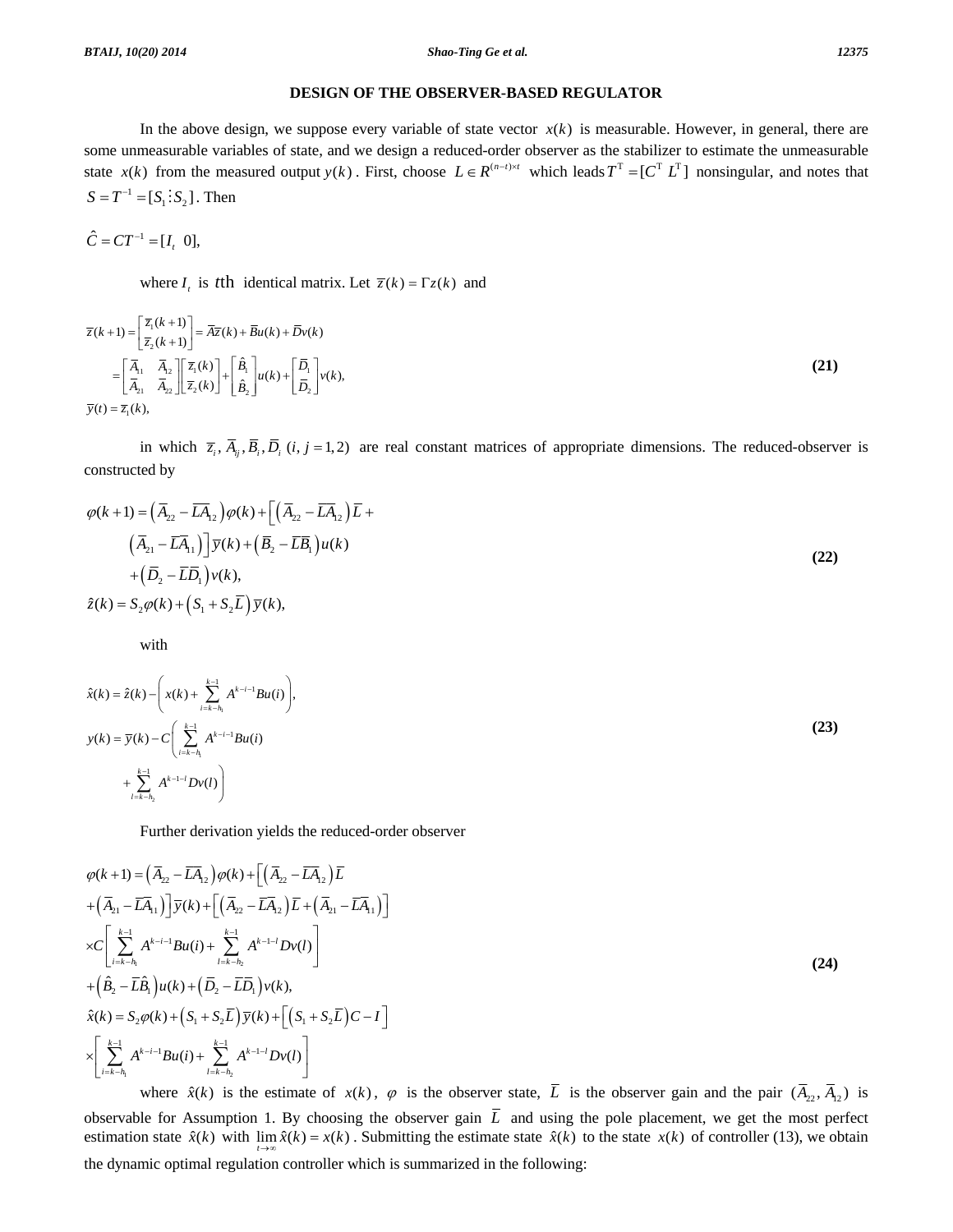Corollary 1. Suppose assumptions hold, then the dynamic disturbance rejection problem for time-delay system (1) and exosystem (2) is solvable by the dynamic control law

$$
\varphi(k+1) = (\bar{A}_{22} - \bar{L}A_{12})\varphi(k) + [(\bar{A}_{22} - \bar{L}A_{12})\bar{L} + (\bar{A}_{21} - \bar{L}A_{11})]\bar{y}(k) + [(\bar{A}_{22} - \bar{L}A_{12})\bar{L} + (\bar{A}_{21} - \bar{L}A_{11})]
$$
  
\n
$$
\times C\left(\sum_{i=k-h_1}^{k-1} A^{k-i-1}Bu(i) + \sum_{i=k-h_2}^{k-1} A^{k-1-i}Dv(i)\right) + (\hat{B}_{2} - \bar{L}\hat{B}_{1})u(k) + (\bar{D}_{2} - \bar{L}\bar{D}_{1})v(k)
$$
  
\n
$$
\hat{x}(k) = S_{2}\varphi(k) + (S_{1} + S_{2}\bar{L})\bar{y}(k) + [(S_{1} + S_{2}\bar{L})C - I] \left(\sum_{i=k-h_1}^{k-1} A^{k-i-1}Bu(i) + \sum_{i=k-h_2}^{k-1} A^{k-1-i}Dv(i)\right)
$$
  
\n
$$
u^{*}(k) = -S^{-1}B^{T}\left\{P\left[\left(A\left(\hat{x}(k) + \sum_{i=k-h_1}^{k-1} A^{k-i-1}Bu(i)\right) + P\left[D\right]Fw(k) + \bar{P}Gw(k)\right]\right\}
$$
  
\n
$$
NC\left(\hat{x}(k) + \sum_{i=k-h_1}^{k-1} A^{k-i-1}Bu(i)\right) + Y\xi(k)\right\} + P\left[D\left[D\right]Fw(k) + \bar{P}Gw(k)\right\}
$$

where the positive definite matrix *P* is the unique solutions of the Riccati matrix equation (14), the matrix  $\overline{P}$  is the unique solutions of the Stein matrix equation (15) respectively.

Consider the discrete-time linear system with delayed control and measurement described by

$$
A = \begin{bmatrix} 1 & 0.05 & 0.0012 \\ 0.0012 & 0.9976 & 0.0475 \\ 0.0475 & -0.0939 & 0.9025 \end{bmatrix}, \quad B_1 = \begin{bmatrix} 4.4329 \times 10^{-6} \\ 4.4107 \times 10^{-6} \\ 0.0291 \end{bmatrix}, C_1 = \begin{bmatrix} 1 & 0 & 0 \end{bmatrix},
$$
  
\n
$$
D = \begin{bmatrix} 0.05 & 0 \\ 0 & 0.0012 \\ 0.0012 & 0.0475 \end{bmatrix}, \quad x(0) = \begin{bmatrix} 0 & 0 & 0 \end{bmatrix}^T.
$$
 (27)

and the quadratic performance index is chosen as (9) with

$$
Q_1 = Q_2 = \begin{bmatrix} 0.9971 & -0.1967 & 0.0228 \\ -0.1967 & 0.0388 & -0.0045 \\ 0.0228 & -0.0045 & 0.0005 \end{bmatrix},
$$
\n(28)  
\n
$$
Q_{12} = -Q_1, K = I, R = 0.0001
$$

The exosystem generates the disturbances described by

$$
G = \begin{bmatrix} 0.9987 & 0.05 & -0.05 \\ -0.0499 & 0.9938 & 0.0001 \\ 0.0062 & -0.0497 & 1 \end{bmatrix},
$$
  
\n
$$
F = \begin{bmatrix} 1 & 0 & 0 \\ 0 & 1 & 0 \end{bmatrix}, \qquad w(0) = \begin{bmatrix} 1 & 0 & 0 \end{bmatrix}^T,
$$
 (29)

We construct the internal model as

$$
\xi(k+1) = \begin{bmatrix} 0 & 1 & 0 \\ 0 & 0 & 1 \\ -1 & -1 & -1 \end{bmatrix} \xi(k) + \begin{bmatrix} 0 \\ 0 \\ 1 \end{bmatrix} \overline{y}(k),
$$
\n(30)

We simulate the performance of the designed controller taking the control delays  $h_1 = 0$ ,  $h_1 = 30$  and  $h_1 = 60$ , simulation curves of states  $x_1(k)$ ,  $x_2(k)$ ,  $x_3(k)$  and the optimal control  $u^*(k)$  as follows: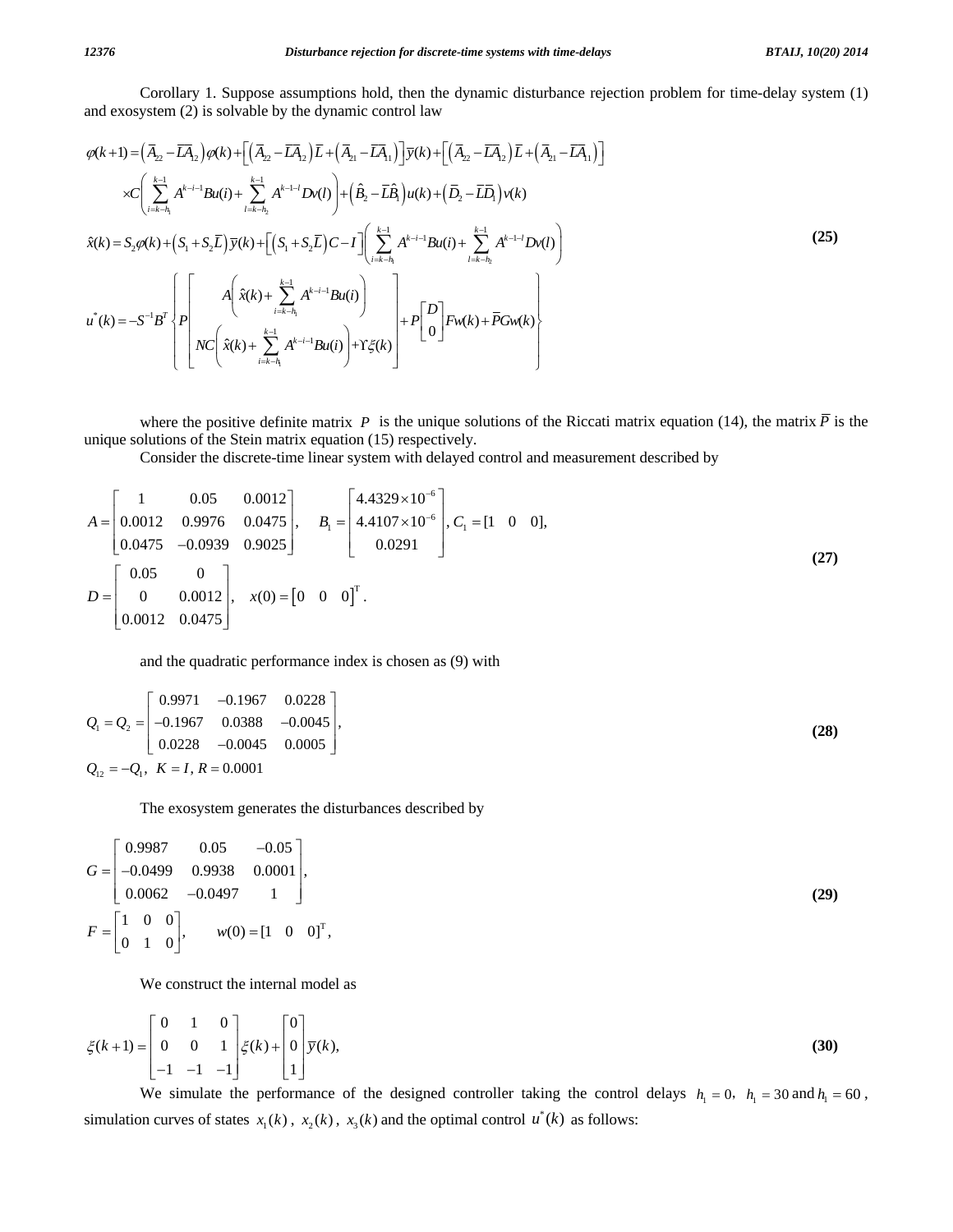Trajectory of state  $x<sub>2</sub>$ 



**Figure 1 : Simulation curves of state**  $x_1(k)$ 



**Figure 2 : Simulation curves of state**  $x_2(k)$ 



**Figure 3 : Simulation curves of state**  $x_3(k)$